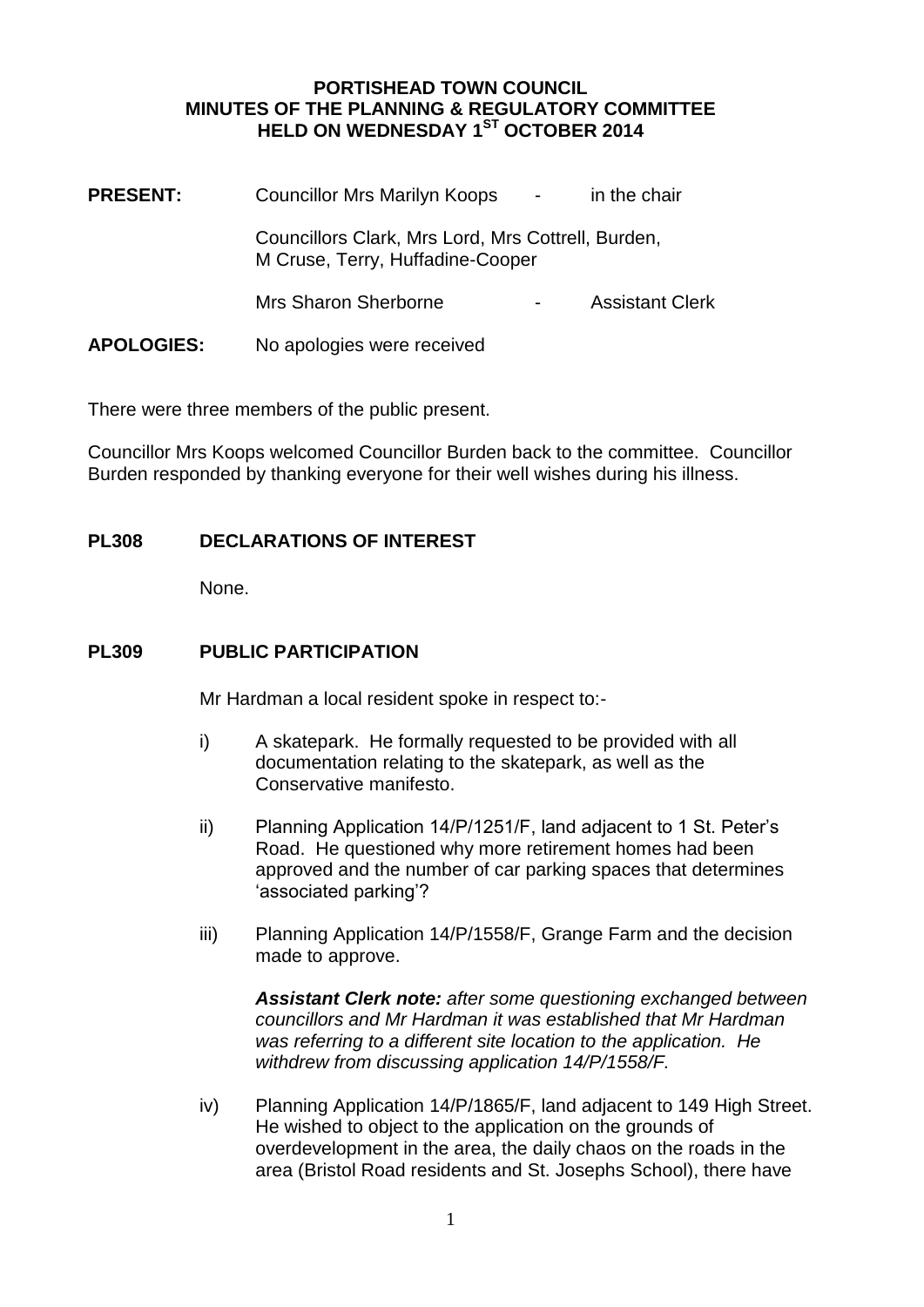already been numerous housing applications for the location that have been rejected and he feels rejection should be maintained. Councillor Mrs Lord took the opportunity to explain to Mr Hardman that it is not within this committee's power to reject an application, all the committee can do is submit an advisory to North Somerset Council outlining that there are objections/no objections and list any. This committee is only a consultee.

v) North Somerset Council's decision to streamline the planning process and asked whether Portishead Town Council would be voting against the decision? Councillor Mrs Koops advised that the matter was on tonight's Agenda for discussion.

Mrs Hennessy a local resident spoke in respect to:-

- i) She believed that there had been some confusion following last month's Planning & Regulatory meeting. Whilst Mrs Hennessy had been asked to put her questions in writing by email she felt that the Minutes recorded her request succinctly and that it is not necessary for her to send an email. She asked to receive a response to the discussion point in her public address on 3<sup>rd</sup> September 2014, along with other requests she has made relating to other committees.
- ii) The maintenance of Albert Road. Allegedly officers from North Somerset Council have attended and inspected the road. She believed that North Somerset Council may propose two options when resurfacing, one of which will be to utilise the pavement to make the road similar to the ones on the new development in Portishead (Marjoram Way). Mrs Hennessy stated that Albert Road is a Victorian road and if the matter were to go before this committee she would expect them to keep the historical nature of the road intact and that it does not become a 'modern' road. To date she has not received any correspondence from North Somerset Council regarding proposed maintenance of Albert Road. However she will write to North Somerset Council.
- iii) North Somerset Council's Planning website and the removal of historical comments made by residents. Whilst realising that this would be under the control of North Somerset Council, it was noted that Portishead Town Council use resident comments when it is consulted on planning applications.
- iv) A skatepark facility in Portishead. She understood that Portishead Town Council promised to find a site for a skatepark yet its working party has been unable to find a suitable site. If this is the case she would ask that the District Councillors reconsider locating the skatepark at the Lake Grounds. Mrs Hennessy said that she would like a response from the Town Council to confirm whether or not it had been told by the Skateboard Working Party that there are no suitable sites and how the matter is now being progressed.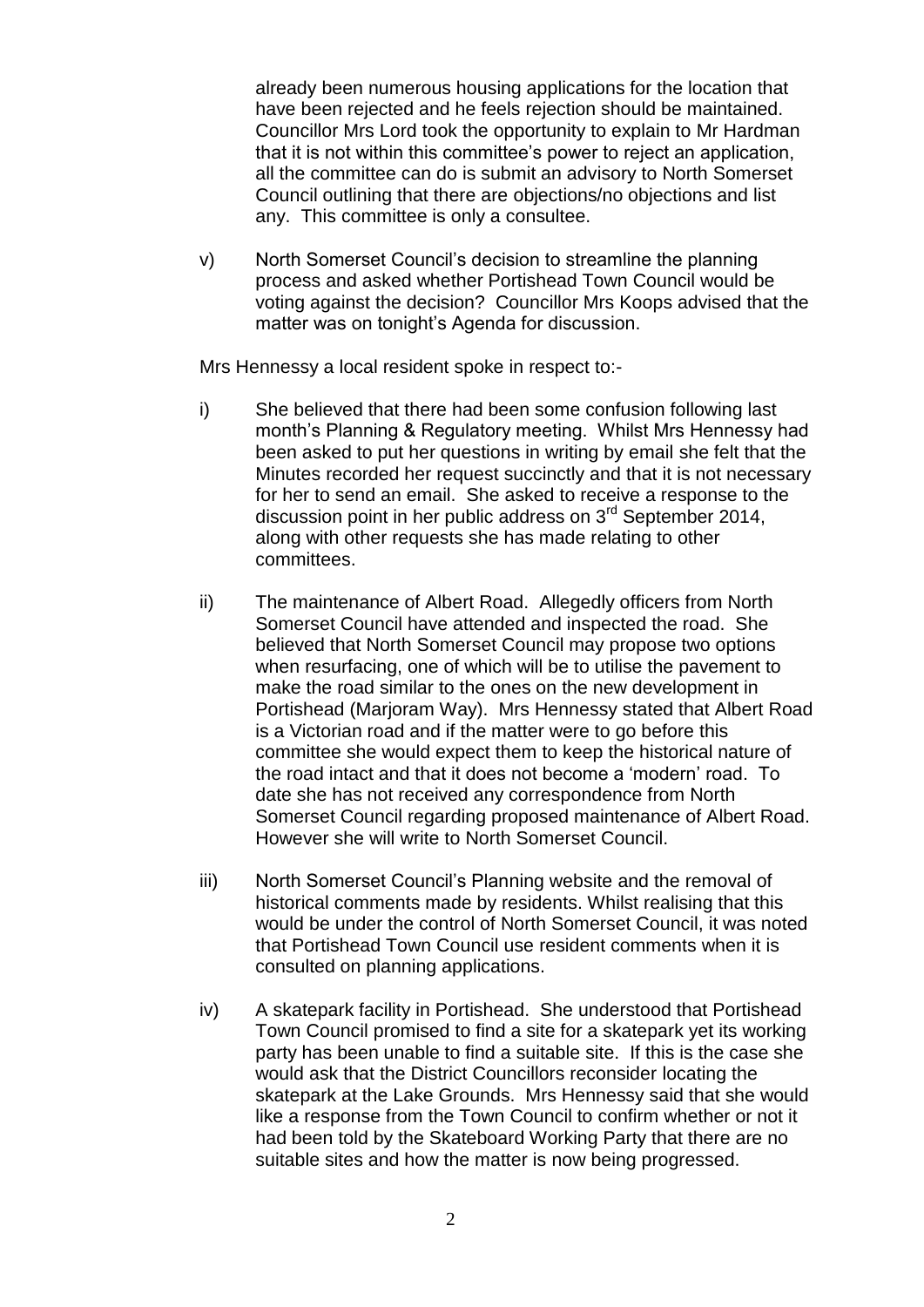Mr Turner a local resident spoke in respect to:-

- i) Planning application 14/P/1865/F, land adjacent to 149 High Street, Portishead. Whilst he had no objection, he does have reservations. He is concerned about flooding and referred to the level of the water in the nearby Rhyne, which has flooded St. Joseph's school twice. He believes that the Rivers Authority are keeping the level of the water at an artificial height, which could result in this particular area of the town flooding, to eliminate the likelihood of flooding on the new development. He wished to establish if Portishead Town Council had come to an agreement with the Rivers Authority in relation to the height of the water level?
- ii) North Somerset Council's website. He had been unable to find a copy of the Environmental Assessment for the Ashlands. Councillor Burden believed that he could provide Mr Turner with a copy.
- iii) The roads in certain areas of the town need attention as it is like driving on a farm track.

# **PL310 SECTION 1 – TO BE CONSIDERED BY THE PLANNING & REGULATORY COMMITTEE**

#### **PLANNING APPLICATIONS**

#### **14/P/1812/F AVON AND SOMERSET CONSTABULARY, VALLEY ROAD, PORTISHEAD, BS20 8QJ**

Installation of two internal bio-mass boilers with ancillary external storage silos and 12 metre chimney flues.

The meeting noted that there were no online objections and viewed site and elevation plans.

Councillor Mrs Lord commented that the 12m chimney flue does sound high but part of the construction is underground, thus reducing the visual height. However, the site is close in proximity to a children's play area and Merlin Park, a residential site. Councillor Clark was initially concerned regarding the height of the flue in relation to the landscape but noted the underground construction. Councillor Mrs Cottrell questioned whether the existing bio-mass boiler had caused any problems. Councillor Terry felt that whilst one bio-mass boiler may not have caused a problem the sheer volume of three bio-mass boilers may cause a problem. The prevailing southwest wind will pass over Merlin Park, which would be a reasonable comment and observation for the Town Council to raise it concerns.

Councillor Mrs Lord proposed no objection subject to reassurance that a total of three flues will not produce unreasonable pollution levels on Merlin Park, which is several metres higher than the boiler. Councillor Burden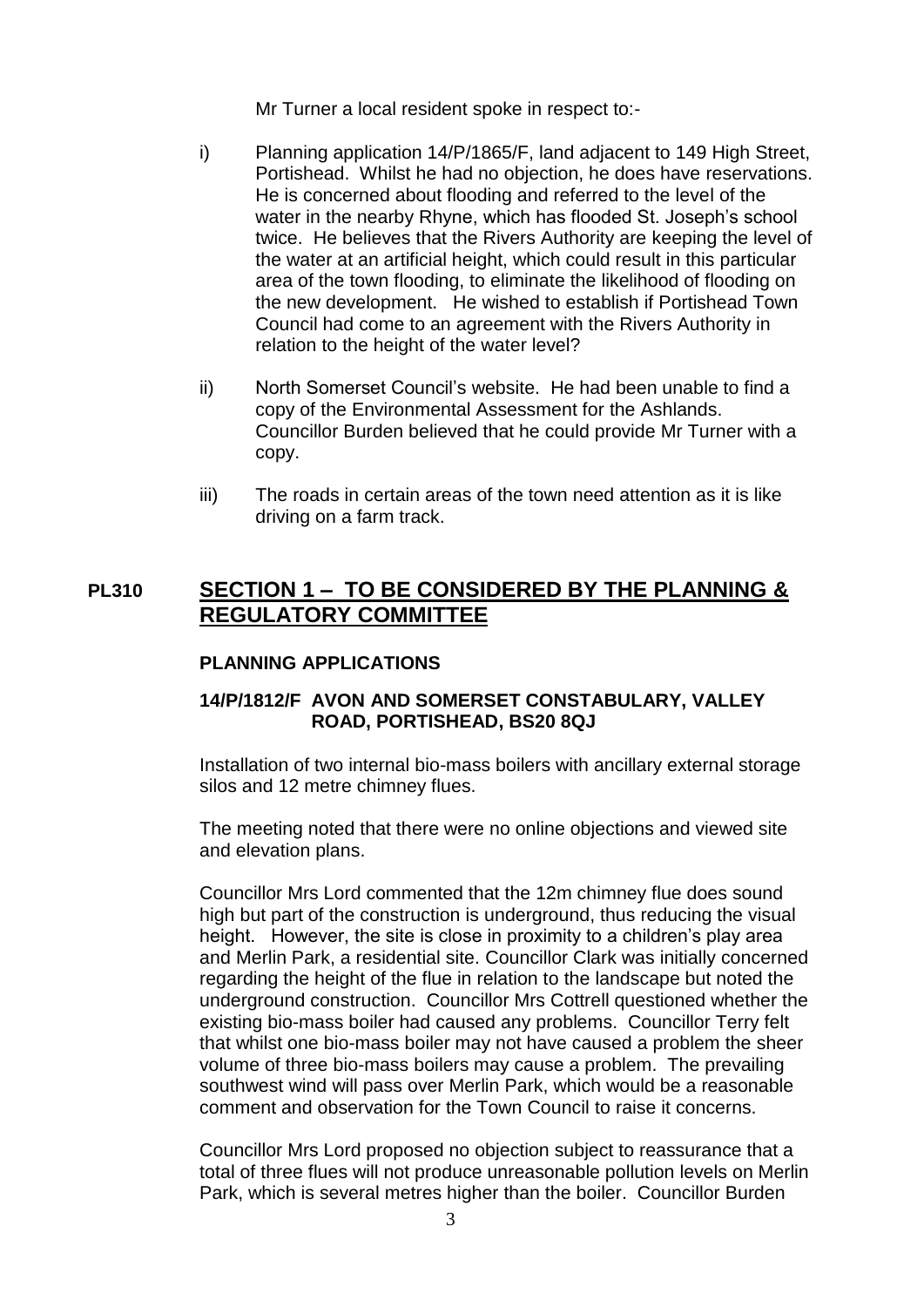seconded the proposal.

#### **RESOLVED that**

No objection subject to reassurance that a total of three flues will not produce unreasonable pollution levels on Merlin Park, which is several metres higher than the boiler.

#### **14/P/1865/F LAND ADJACENT TO 149 HIGH STREET, PORTISHEAD, BS20 6QL**

Erection of 8 no. dwellings with new road access, associated external works, works to trees and provision of a landscape buffer

The meeting noted that there were 8 online objections in relation to new houses not in keeping with surrounding character, increased traffic, safety on road, adding to existing sub-standard drainage system, overdevelopment of semi-rural area, installation of 1.2m fencing on the site would obscure driver sight of on-coming traffic from Clevedon direction.

The meeting was also advised by the Assistant Clerk that a member of public who was not aware of the planning application, complained in person to the Town Council office about the poor maintenance of the grass and shrubbery on and close by the site, which obscures drivers vision on what is a busy road near a pub and school.

Councillor Clark commented that flood risk would increase in the area as a result of houses replacing the existing permeable ground.

Councillors Burden and Terry both felt that if the application was refused by North Somerset Council, based on the current climate and other nearby applications, any appeal would be lost and so it would be best to come to a compromise with fewer houses.

Councillor Terry advised that he had referred this item to North Somerset Council's Planning and Regulatory committee rather than the application being determined by delegating to a Case Officer.

The meeting also discussed the location of the Oil Pipeline through the site and the restrictions this imposes in terms of building, extending homes and grounds maintenance.

Councillor Mrs Lord proposed objecting on the grounds of:-

- 1. additional access onto already very busy road, especially at the beginning and end of school day(s),
- 2. will create more hard surfaces instead of water absorbing grass and so increase the risk of flooding,
- 3. there is an oil pipeline now in frequent use through the site, which is eighteen inches in diameter and needs a three metre wayleave on either side and we look forward to seeing comments from the OPA,
- 4. there is a major sewer crossing the site, which will shortly need major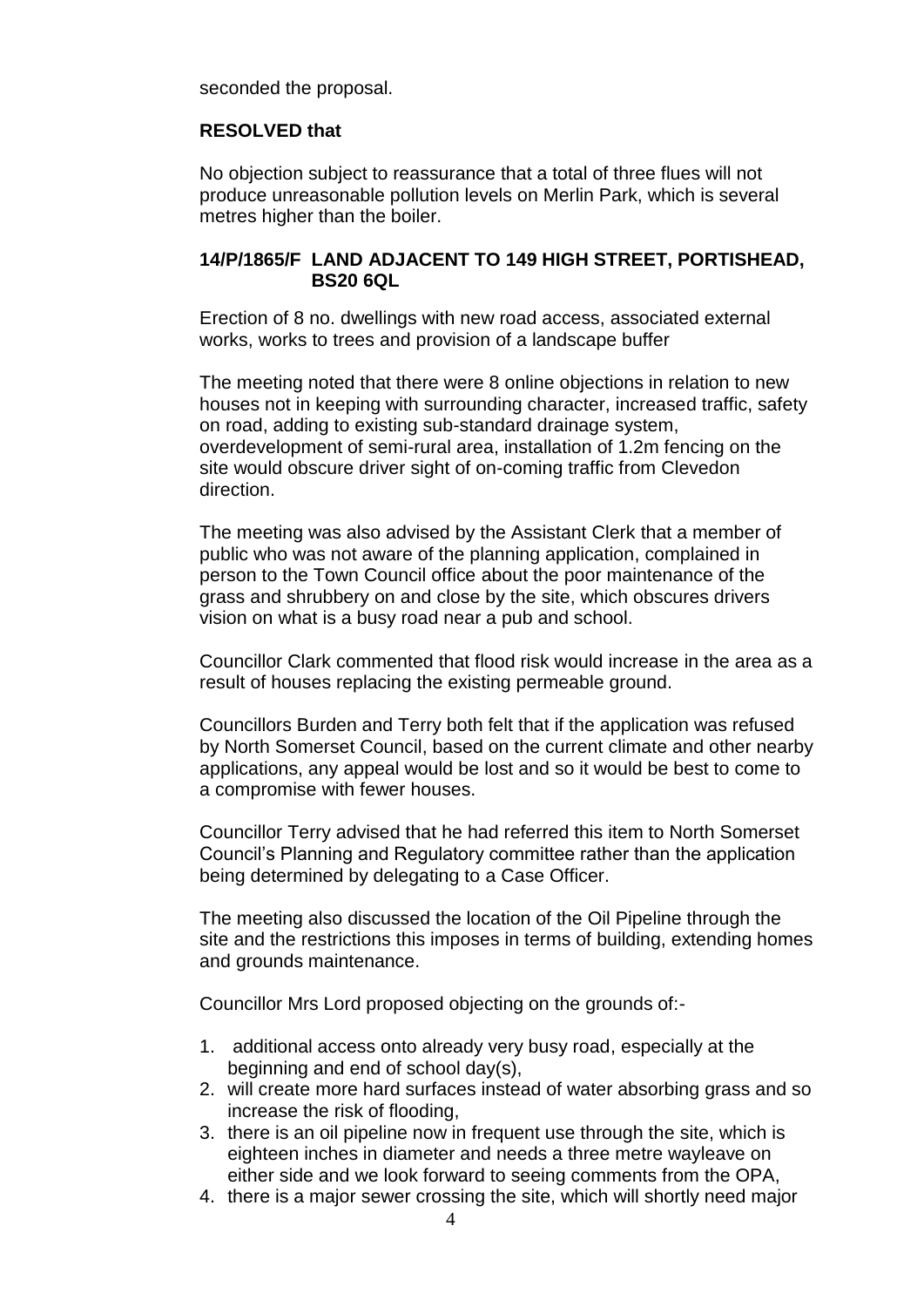work, along with storm water drainage in Bristol Road being in a poor state,

- 5. it is a gateway location to the town and this proposal is inadequate for its management,
- 6. the long-term sustainability of the drainage scheme proposed, which would need constant maintenance

Councillor Clark seconded the proposal.

# **RESOLVED that**

Objecting on the grounds of:-

- 1. additional access onto already very busy road, especially at the beginning and end of school day(s),
- 2. will create more hard surfaces instead of water absorbing grass and so increase the risk of flooding,
- 3. there is an oil pipeline now in frequent use through the site, which is eighteen inches in diameter and needs a three metre wayleave on either side and we look forward to seeing comments from the Oil Pipeline Agency,
- 4. there is a major sewer crossing the site, which will shortly need major work, along with storm water drainage in Bristol Road being in a poor state,
- 5. it is a gateway location to the town and this proposal is inadequate for its management,
- 6. the long-term sustainability of the drainage scheme proposed, which would need constant maintenance

# **PL311 SECTION 2 PLANNING MATTERS (RECOMMENDATIONS TO TOWN COUNCIL)**

# **OTHER PLANNING MATTERS**

## **PL312 DISABLED ADVISORY PARKING BAY REQUEST**

None

## **PL313 ENFORCEMENT CASE 2013/0567 UNTIDY FLAT, 26 HIGH STREET, PORTISHEAD**

The visual appearance of the above premises and the decision made by North Somerset Council not to take any further action was discussed.

The meeting felt that very little restoration work had been done on the window/frames and was extremely disappointed that North Somerset Council had not progressed with enforcement action.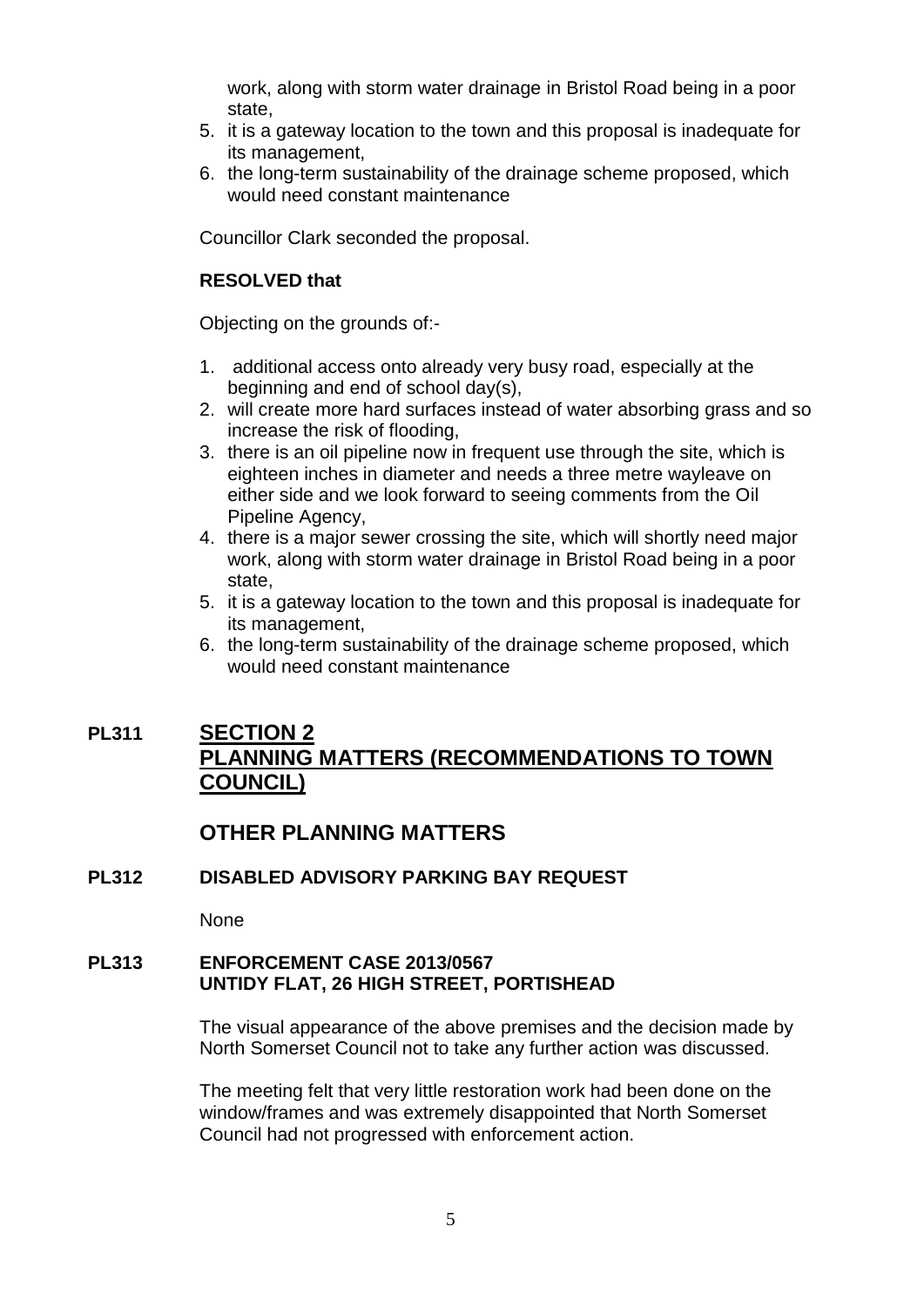Councillor Terry whilst not wanting to step into a fellow councillors ward, believed that the Town Council should ask North Somerset Council to progress in taking action to ensure that the flat is restored. This is an old building that is one of the prominent features of Portishead High Street.

Councillor Mrs Lord agreed that Portishead Town Council should write to North Somerset Council and ask for their support to force the owners/tenants to repair the windows and improve the appearance of the flat.

#### **RECOMMENDATION**

Portishead Town Council writes to North Somerset Council to inform them that there has been no visible progress on the work that should have been done to improve the appearance of the flat (glass in windows/window frames). Portishead Town Council believes its High Street is fairly unique; it is in good order and thriving. Portishead Town Council would not wish its High Street to be let down by this property and asks North Somerset Council to support them in this instance.

#### **PL314 NORTH SOMERSET COUNCIL – STREAMLINING PLANNING PROCEDURES – CHANGES TO COMMITTEE PROCESSES**

The letters exchanged between Clevedon Town Council and Councillor Nigel Ashton in respect to North Somerset Council using the new single planning committee/structure was discussed.

Councillor Clark believed that the single planning committee would possibly result in saving much needed costs.

Councillor Mrs Lord felt that it may result in councillors making decisions on planning applications that are out of their area and as such may not be familiar with local knowledge. She felt this was possibly against localism.

Councillor M Cruse suggested that we ask the Chief Planning Officer to attend one of Portishead's Planning & Regulatory committee meetings to explain the advantages of a single planning committee before Portishead Town Council make a comment.

Councillor Terry stated that he sits on North Somerset Council's Planning committee and perhaps he should have made a declaration of interest earlier in this meeting. He then explained that the key element was to offer committee members in public the opportunity to fully examine planning applications. He realised that other councils operated with less committee members.

Councillor Burden proposed that Portishead Town Council:

i) writes to North Somerset Council asking them to keep the new single planning committee under review as it has some concerns on how local needs will be served.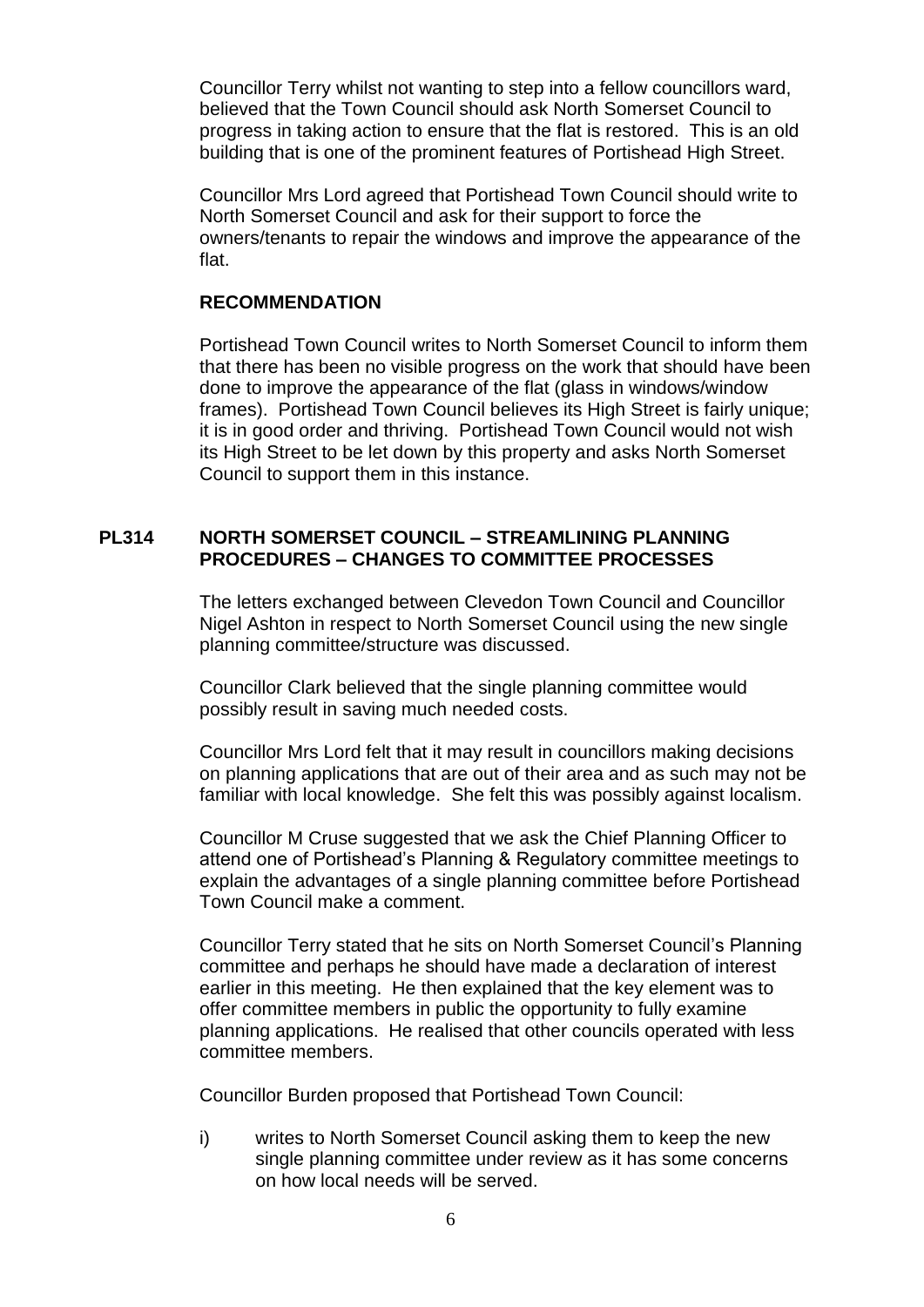ii) forwards a copy of the letter to Clevedon Town Council.

## **RECOMMENDATION**

Portishead Town Council:

- i) writes to North Somerset Council asking them to keep the new single planning committee under review as it has some concerns on how local needs will be served.
- ii) forwards a copy of the letter to Clevedon Town Council.

#### **PL315 NORTH SOMERSET COUNCIL: PRINCIPLES AND OPERATIONAL GUIDANCE SUPPLEMENTARY PLANNING DOCUMENT**

The meeting discussed the Development Contributions: Principles and Operational Guidance SPD consultation that is open between Wednesday 17 September to Wednesday 29 October 2014.

Councillor Mrs Lord gave her interpretation of the consultation. She further offered to give her thoughts at the next Town Council meeting on 8<sup>th</sup> October 2014. Councillor Mrs Koops agreed to receive comments on 8<sup>th</sup> October.

## **RECOMMENDATION**

To discuss the matter further at Town Council meeting on 8<sup>th</sup> October 2014.

#### **PL316 NORTH SOMERSET CORE STRATEGY: RE-EXAMINATION OF REMITTED POLICIES PROPOSED MAIN MODIFICATIONS TO POLICY CS13 (SEPTEMBER 2014)**

The meeting discussed the policy and its consultation that is open from 24 September 2014 until 5 November 2014**.**

Councillor Burden felt that some of the wording could have a significant impact on Portishead.

Councillor Mrs Lord agreed and further added that the document does not seek to make good the errors made in the past e.g. there will be high levels of out commuting.

#### **RECOMMENDATION**

That Portishead Town Council allows the formation of a mini Working Party consisting Councillors Terry, Mrs Lord, Burden, Mrs Koops and for them to make collective comment(s) on behalf of Portishead Town Council in response to the consultation.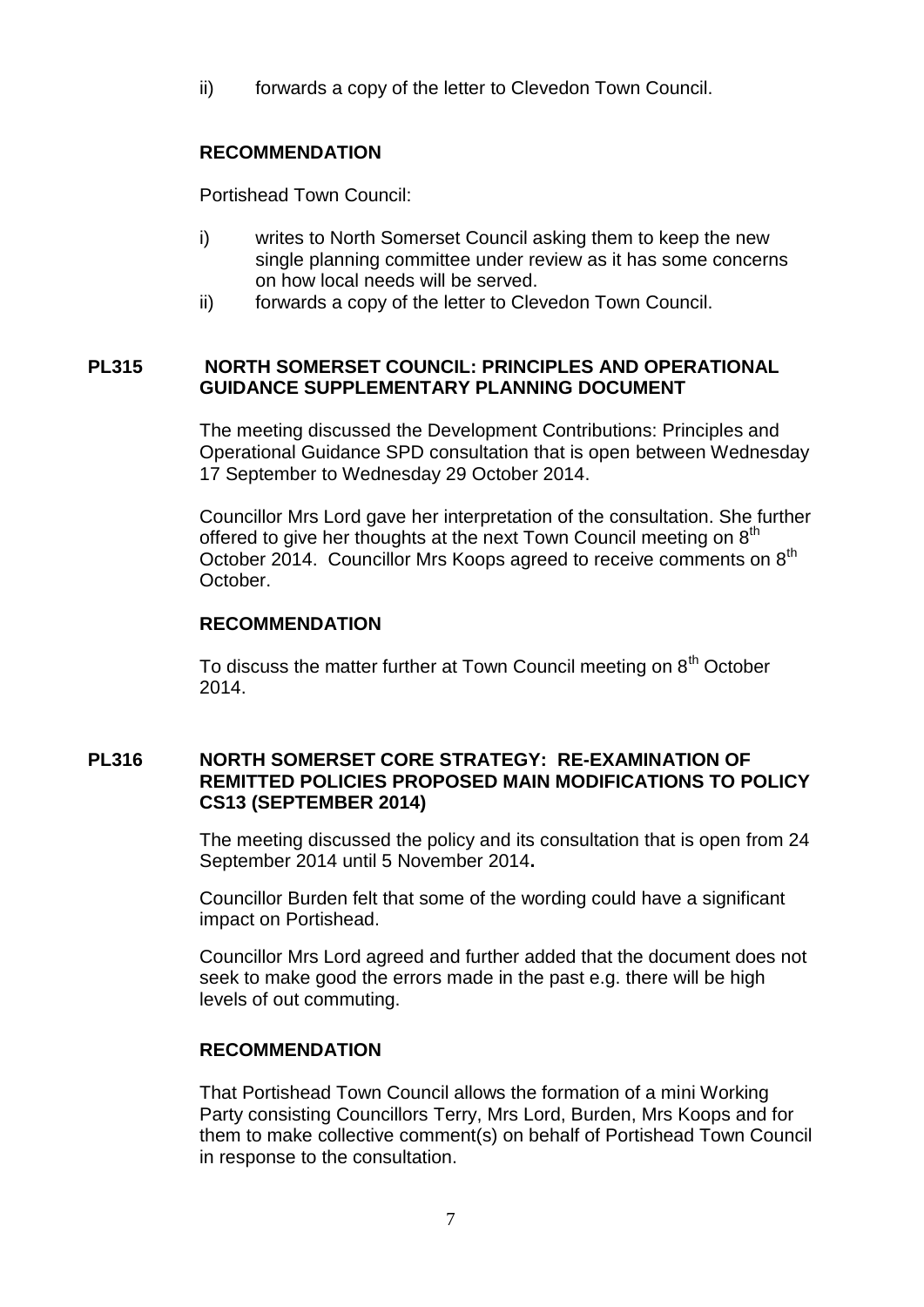# **PL317 SECTION 3 – DELEGATED CHAIRMAN DECISIONS**

## **PLANNING APPLICATIONS AS REPORTED BY THE PLANNING & REGULATORY CHAIRMAN**

Delegated decisions made by the P & R Chairman on the attached tables under delegated powers were noted.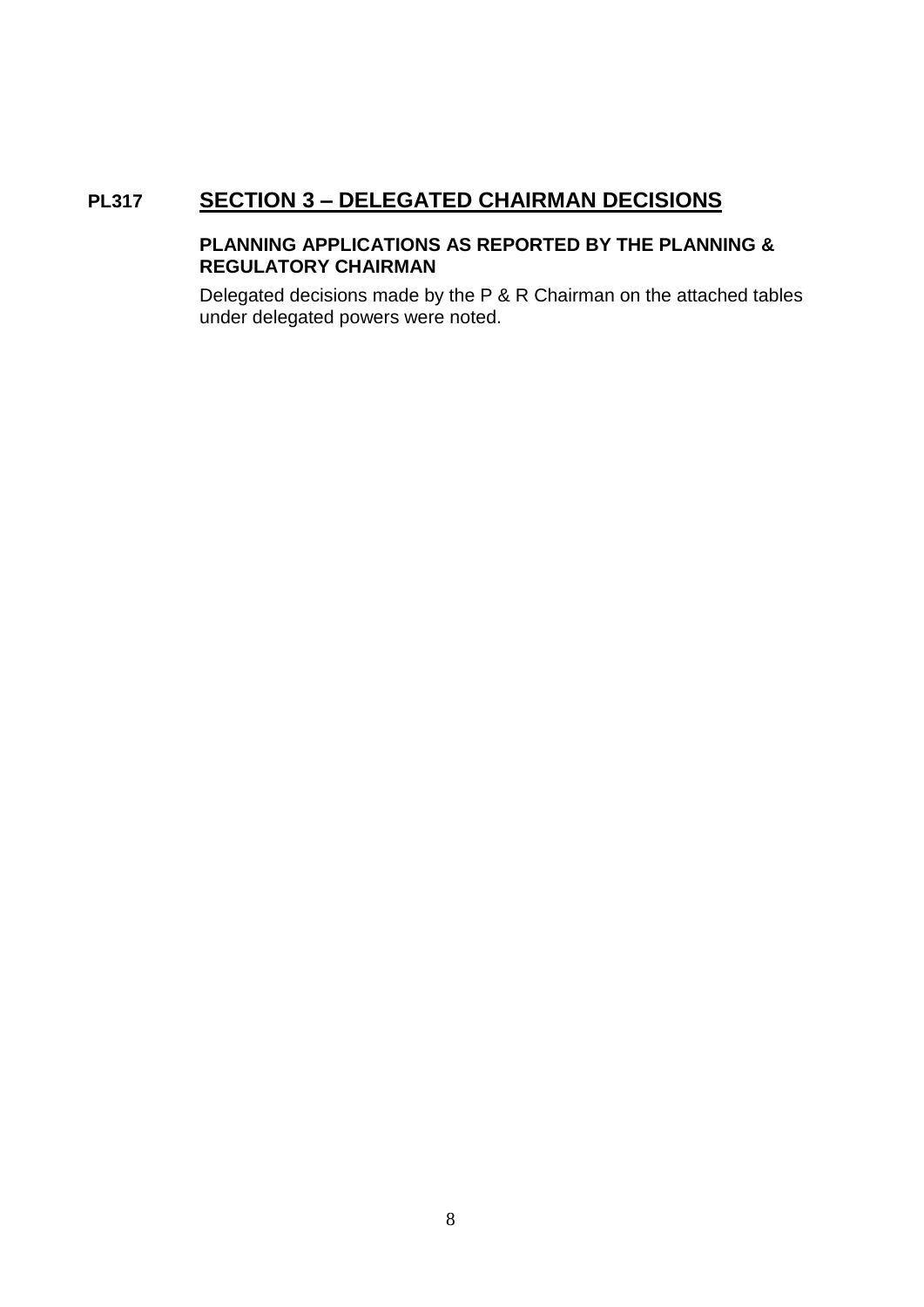# **SECTION 3 – DELEGATED CHAIRMAN DECISIONS - FOR INFORMATION**

# **PLANNING APPLICATIONS AS REPORTED BY THE PLANNING & REGULATORY CHAIRMAN**

| <b>APPLICATION</b><br>NO. | <b>LOCATION</b>                                                                         | <b>PROPOSAL</b>                                                                                                                                                                                                                                                  | <b>RECOMMENDATION</b>                                                                                                   |
|---------------------------|-----------------------------------------------------------------------------------------|------------------------------------------------------------------------------------------------------------------------------------------------------------------------------------------------------------------------------------------------------------------|-------------------------------------------------------------------------------------------------------------------------|
| 14/P/1818/F               | 1 Greenfield Park,<br>Portishead, Bristol,<br><b>BS20 6RG</b>                           | Single storey side extension                                                                                                                                                                                                                                     | No objection - subject to no valid objection from<br>neighbours                                                         |
| 14/P/1858/F               | 31 The Finches,<br>Portishead, BS20 7NE                                                 | Erection of a single storey<br>extension to the north elevation                                                                                                                                                                                                  | No objection - subject to no valid objection from<br>neighbours                                                         |
| 14/P/1922/F               | 2 Wood Hill Park,<br>Portishead, BS20 7DR                                               | Erection of a two storey rear<br>extension and raise ridge height<br>including a rear dormer window to<br>create additional living space                                                                                                                         | No objection - subject to no valid objection from<br>neighbours                                                         |
| 14/P/1978/O               | 70 Bristol Road,<br>Portishead, BS20 6QG                                                | Outline planning permission for<br>the erection of dwelling and<br>creation of new vehicular access<br>for no. 70 Bristol Road, with<br>appearance, landscaping, layout<br>and scale reserved for<br>subsequent approval.                                        | No objection - subject to vehicles being able to<br>enter and exit the property in a forward gear.                      |
| 14/P/1989/F               | Pets At Home, Unit 4,<br>Wyndham Retail Park,<br>Old Mill Road,<br>Portishead, BS20 7BX | Installation of a mezzanine floor<br>to be used for retail and/or a pet<br>care and treatment facility. Rear<br>first floor fire exit, installation of<br>external staircase, erection of gas<br>bottle storage unit and 6no.<br>external air conditioning units | No objection – subject to the air conditioning units<br>causing no interference with neighbouring<br>residential units. |
| 14/P/1995/F               | 1 Harbour Road Trading<br>Estate, Portishead,<br><b>BS207BL</b>                         | Change of use from B1/B8 to<br>veterinary clinic (D1 use) and<br>Warehousing/Storage (B8 use)<br>with new vehicular access and                                                                                                                                   | No objection – subject to no valid objections from<br>neighbouring properties.                                          |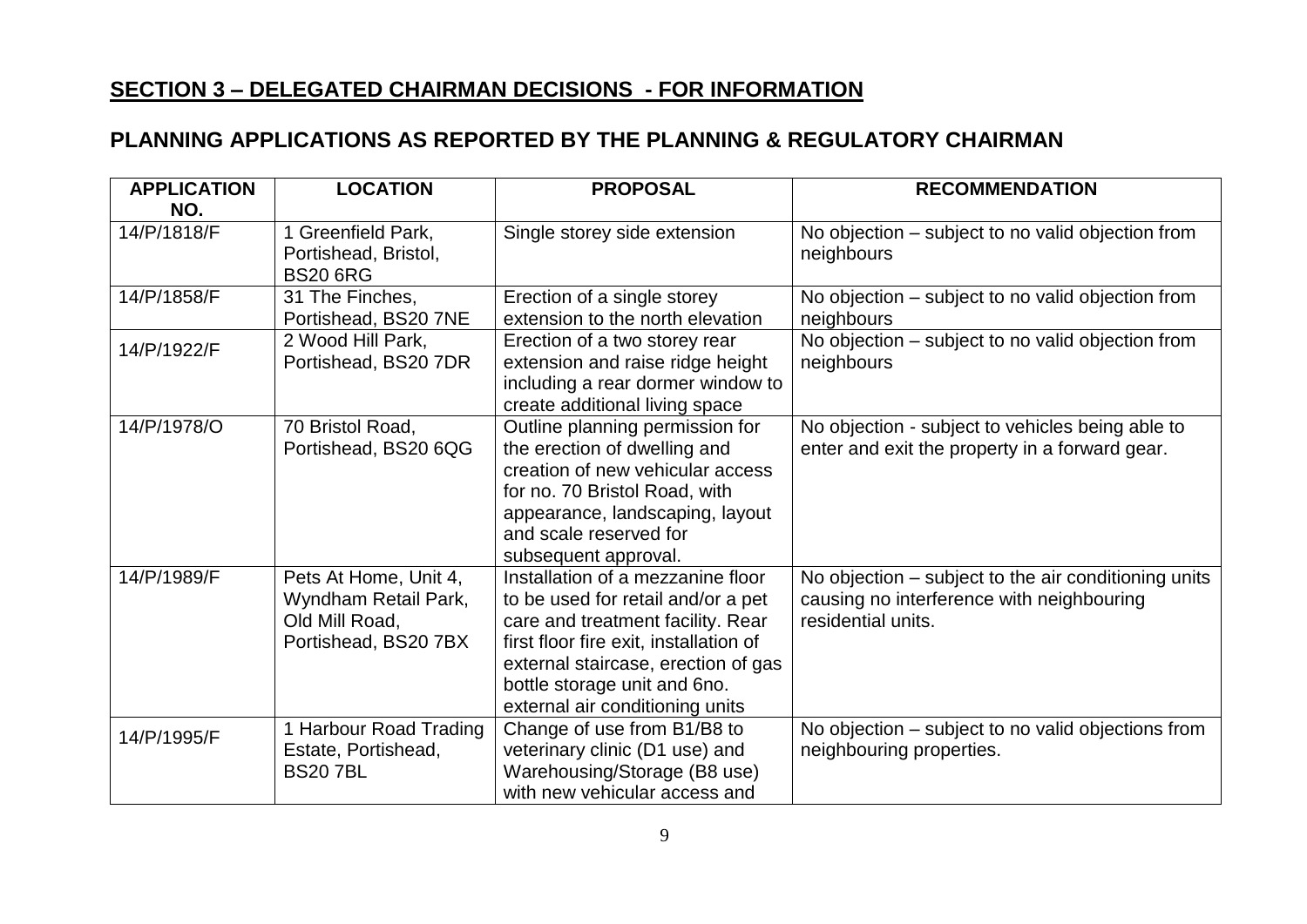|             |                         | additional parking               |                                                    |
|-------------|-------------------------|----------------------------------|----------------------------------------------------|
| 14/P/1998/F | Unit 13, Old Mill Road, | Change of use from light         | No objection – subject to no valid objections from |
|             | Portishead, BS20        | industrial (ClassB1(c)) and      | neighbouring properties                            |
|             | 7BX                     | Storage and distribution (Class  |                                                    |
|             |                         | B8) to storage and distribution  |                                                    |
|             |                         | (Class B8) and retail (Class A1) |                                                    |

# **PL318 OTHER PLANNING MATTERS - FOR INFORMATION**

1. The following notifications/acknowledgements were noted:-

# **A. CONSENT GRANTED**

#### **14/P/1240/LDE**

1, 2 & 3 Mead Farm Cottages, Clevedon Road, Portishead Certificate of lawful use for the continued use of dwelling no. 2 to be used as 2 self-contained flats

## **B. CONSENT REFUSED**

**14/P/1619/F 39 COMBE AVENUE, PORTISHEAD, BS20 6JE** Erection of dormer roof extensions

**14/P/1657/TPO BLACK NORE POINT, NORE ROAD, PORTISHEAD, BS20 8GB** 3 Sycamores - Fell

## **C. APPLICATION WITHDRAWN**

None to report.

# **D. ENFORCEMENT CASE UPDATES**

None were reported.